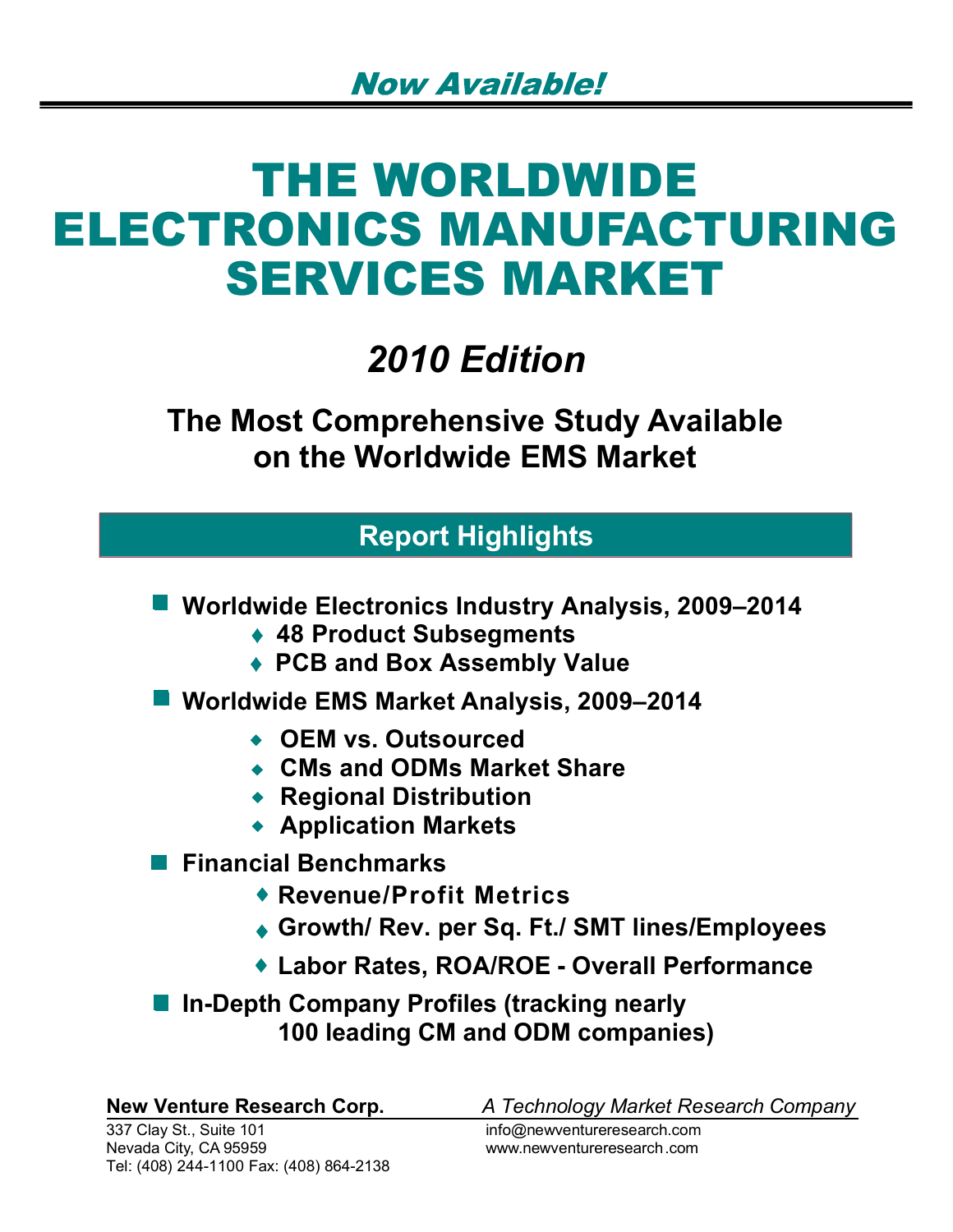### **Synopsis**

The worldwide electronics manufacturing services (EMS) market declined by -8.3 percent in 2009 in direct response to the worldwide electronics market decline. The EMS market is expected to resume growth in 2010, as the outsourcing of electronics manufacturing continues to be the predominant manufacturing resource of OEMs. *New Venture Research (NVR)* has followed this industry for over 20 years and is pleased to present, **The Worldwide Electronics Manufacturing Services Market, 2010 Edition** —a research report focusing on all the players in this industry, including contract manufacturers (CMs) and original design manufacturers (ODMs).

The report begins with a forecast of worldwide electronics assembly value (cost of goods sold). This forecast is developed by looking at 48 product segments. NVR estimates that total electronics assembly value was \$891 billion in 2009 and will grow to over \$1.4 trillion in 2014. Fueled by this huge market, NVR believes that the EMS industry will grow from \$270 billion in 2009 to \$479 billion in 2014 (see Figure 1).

To support this conclusion, the report analyzes the EMS industry from several viewpoints. First, the report reviews the total market for electronics assembly. Second, the report examines details of the EMS industry, including a breakdown of the industry by company size. Third, the regional distribution of the EMS industry is presented. While this industry largely began in North America, Asia has become the dominant region. Finally, the report details the EMS industry by the key application markets that it serves.

After the industry analysis, the report focuses on EMS financial performance. The report compares companies on a variety of standard financial metrics. These metrics are combined into a weighted ranking which gives NVR's view of the relative performance of these companies. The report also analyzes EMS mergers and acquisitions for the past few years. The impact of

 M&A activity on the EMS industry in general and on specific companies in particular is examined.

The report concludes with profiles of selected CMs and ODMs from all parts of the world. These reviews summarize the market focus of each company and also present each company's financial performance statistics. The intent of these profiles is not to serve as a global directory, but rather as an indicator of current industry focus.

#### **Figure 1 The Worldwide EMS Market**



**The Worldwide Electronics Manufacturing Services Market, 2010 Edition** is the product of thousands of hours of research. The report sells for \$2995 with extra single user licenses at \$250 (contact us concerning corporate licensing). This report is only available in PDF format and is delivered by email. With the purchase of the report, an Excel spreadsheet of all tables and a PowerPoint presentation highlighting key findings may also be obtained for an additional \$500, each.

## **About the Author**

**Randall Sherman** is the president and principal analyst of New Venture Research Corp. a California market research and business consulting firm focused on the EMS and OEM electronics manufacturing industries. Mr. Sherman has more than 20 years' experience in technology and business research. He began his career as a telecom network design engineer and holds an undergraduate degree in Astrophysics. He has held senior positions at various market research firms including Creative Strategies, Frost and Sullivan and BIS Strategic Decisions. Mr. Sherman holds an MSEE from the University of Colorado and an MBA from Edinburgh School of Business.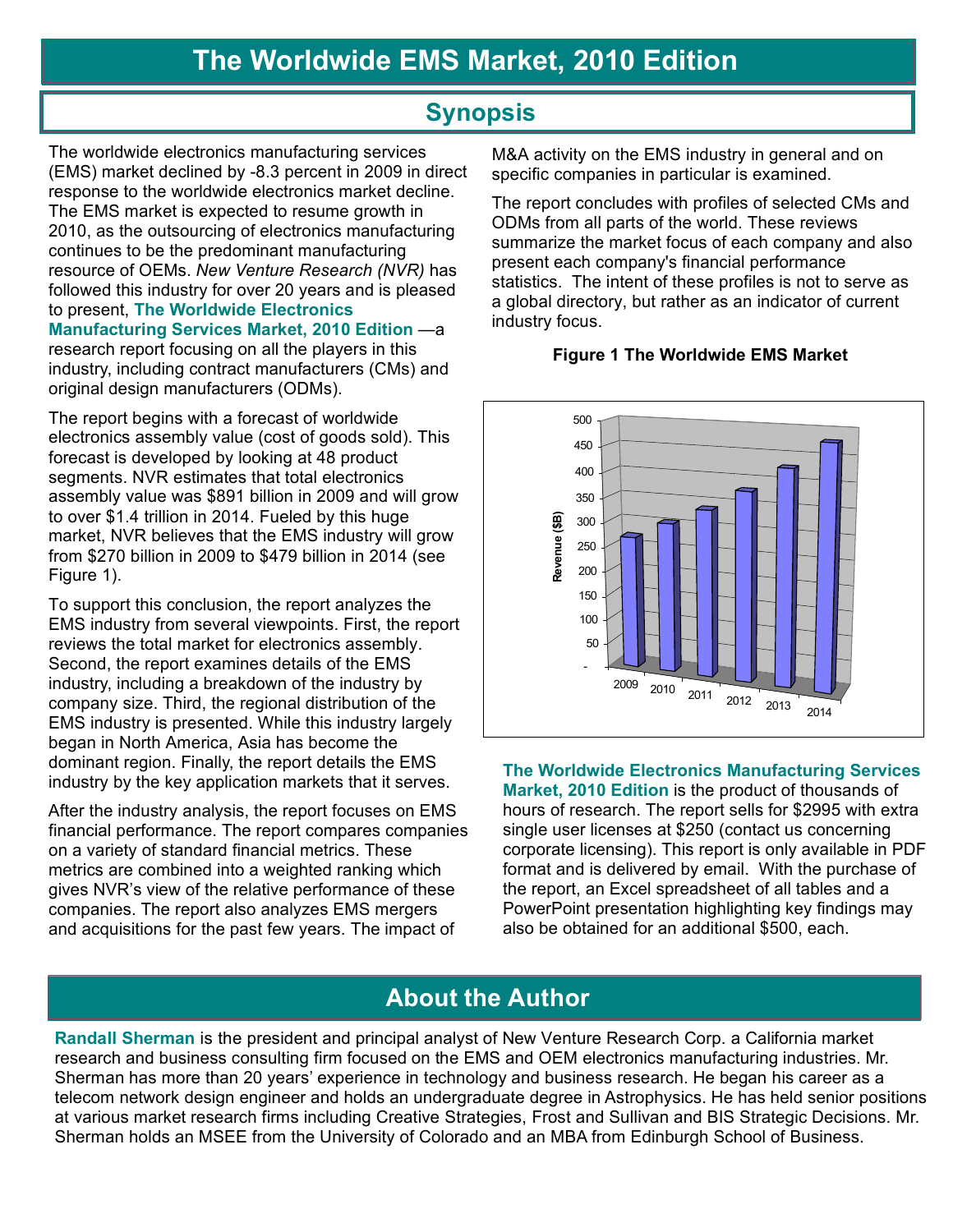## **Table of Contents**

#### **Chapter 1: Introduction**

**Objectives** Organization **Methodology** 

#### **Chapter 2: Executive Summary**

**Worldwide Market Forecast Regional Market Share Application Market Share EMS Market Share EMS Performance** 

#### **Chapter 3: Worldwide Electronics Industry**

#### **Forecast**

Overview **World Economic Outlook Summary Forecast Product Forecasts Communications Computers Consumer Industrial Medical Automotive** Aviation, Defense, Other Transportation

#### **Chapter 4: Industry Structure**

The Worldwide OEM Market for Electronic Products **Manufacturing Sources for Electronics Products OEM Market by Industry Segment EMS Market by Business Source EMS Statistics by Company Size Regional Market Share** Americas **EMEA APAC Industry Segment Market Share Communications Computer Consumer Industrial Medical Automotive Commercial Aviation** Military/Defense, Other Transportation **Worldwide EMS Market Share** 

#### **Chapter 5: Industry Forecast**

The Worldwide OEM Market for Electronic Products **Manufacturing Sources for Electronics Products OEM Market by Industry Segment EMS Market by Business Source Regional Market Share by Country and Segment Market Application Segment Forecast** 

#### **Chapter 6: Financial Benchmarks**

#### Overview

**Financial Performance Benchmarks Sales Growth Net Income Gross Margin Return on Assets Return on Equity Revenue per Employee Revenue per Square Foot Other Performance Metrics Earnings per Share Growth Summary Performance Rating Wage Rates by Country** 

#### **Chapter 7: Mergers and Acquisitions**

**Recent Activity Acquisition Classes and Valuations OEM Opportunities** 

#### **Chapter 8: Company Profiles**

3CEMS **Ability Accellent Accton Alco ASTEEL ASUSTeK Benchmark Beyonics BreconRidge Cal-Comp Celestica CEMS** Cicor **COB** Compal **Compal Comm Computime Connect Creation CTS** D-Link **Delta DRS Elcoteg Elite EPIC EN Enics EOLANE EPIQ ESCATEC Fabrinet** 

**FIC Flextronics Foxconn-Hon Hai GigaByte** Hana **HTC Innolux IMI Inventec Jabil Jurong KeyTronicEMS** Kimball **Kitron Kong Yue** Kontron LaBarge Lite-On **Mack MC ASSEMBLY** Micro-Star **MITAC Morey** Nam Tai **New Kinpo Neways NOTE OnCore OSE Pantech PartnerTech PCI** 

**PVI PKC Plexus Oisda** Quanta Sanmina-SCI **Scanfil SigmaTron SIIX Simclar SMTC Sparton Suntron SMTH SYNNEX Sypris Tatung Team Precision Topscom TPV TT Electronics UMC USI Venture VIDEOTON VOGT** V.S. Industry **VTech Wistron WKK** Wona's **Zollner**